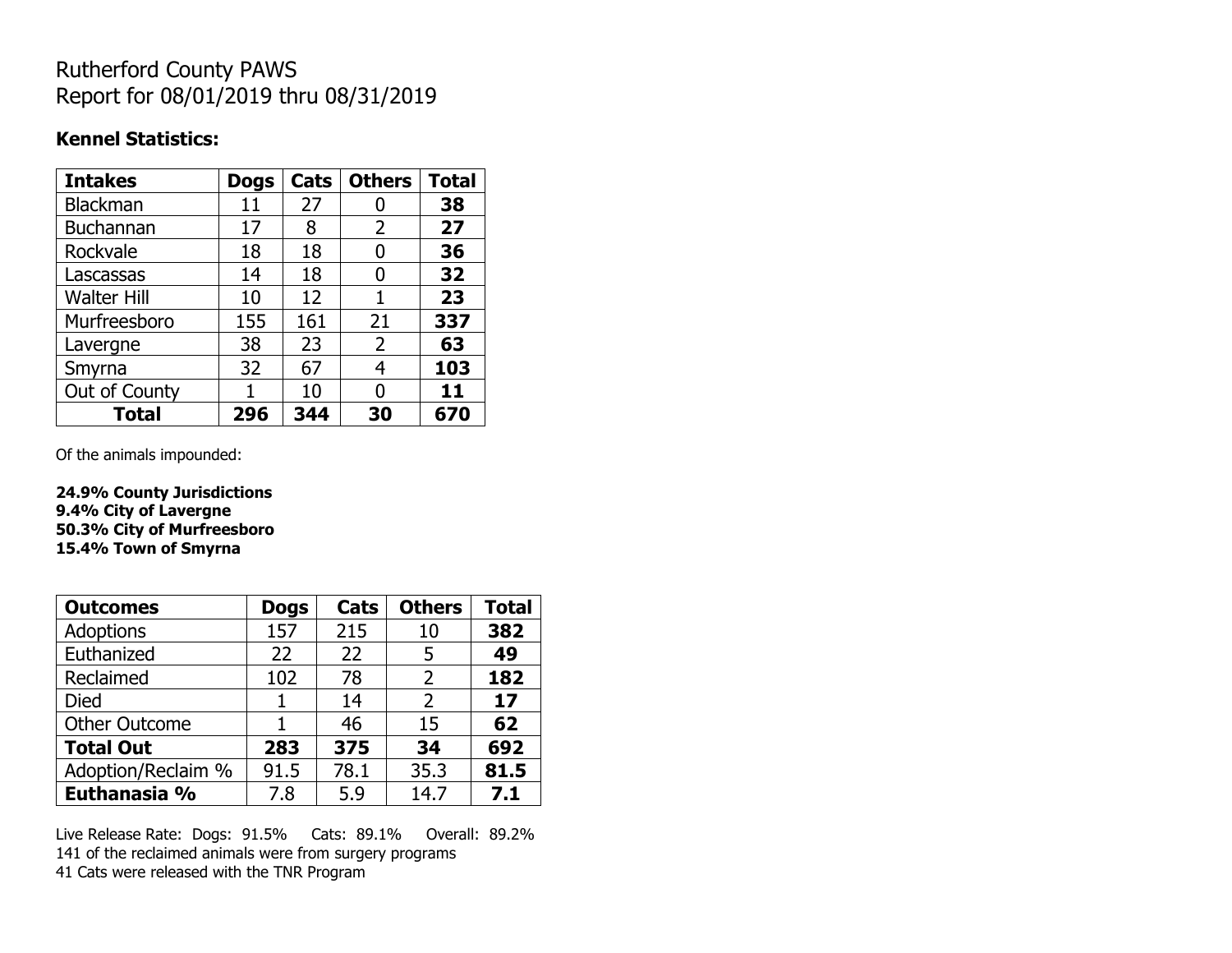Animals left in shelter on 08/31/2019: 130

2959 People visited the shelter looking for a lost /new pet.

2619 Logged calls/voice mails for the month.

### **Activity Report by Jurisdiction:**

| Zones           | <b>Calls Received</b> | Calls Completed |
|-----------------|-----------------------|-----------------|
| <b>Blackman</b> | 254                   | 266             |
| Buchannan       | 116                   | 126             |
| Lavergne        | 216                   | 224             |
| Lascassas       | 139                   | 142             |
| Murfreesboro    | 809                   | 848             |
| Rockvale        | 114                   | 118             |
| Smyrna          | 253                   | 261             |
| Walter Hill     | 180                   | 190             |
| Out of Area     | 24                    | 25              |
| <b>Total</b>    | 2105                  | 2200            |

39.3% County Jurisdictions 10.3% City of Lavergne 38.4% City of Murfreesboro 12.0% Town of Smyrna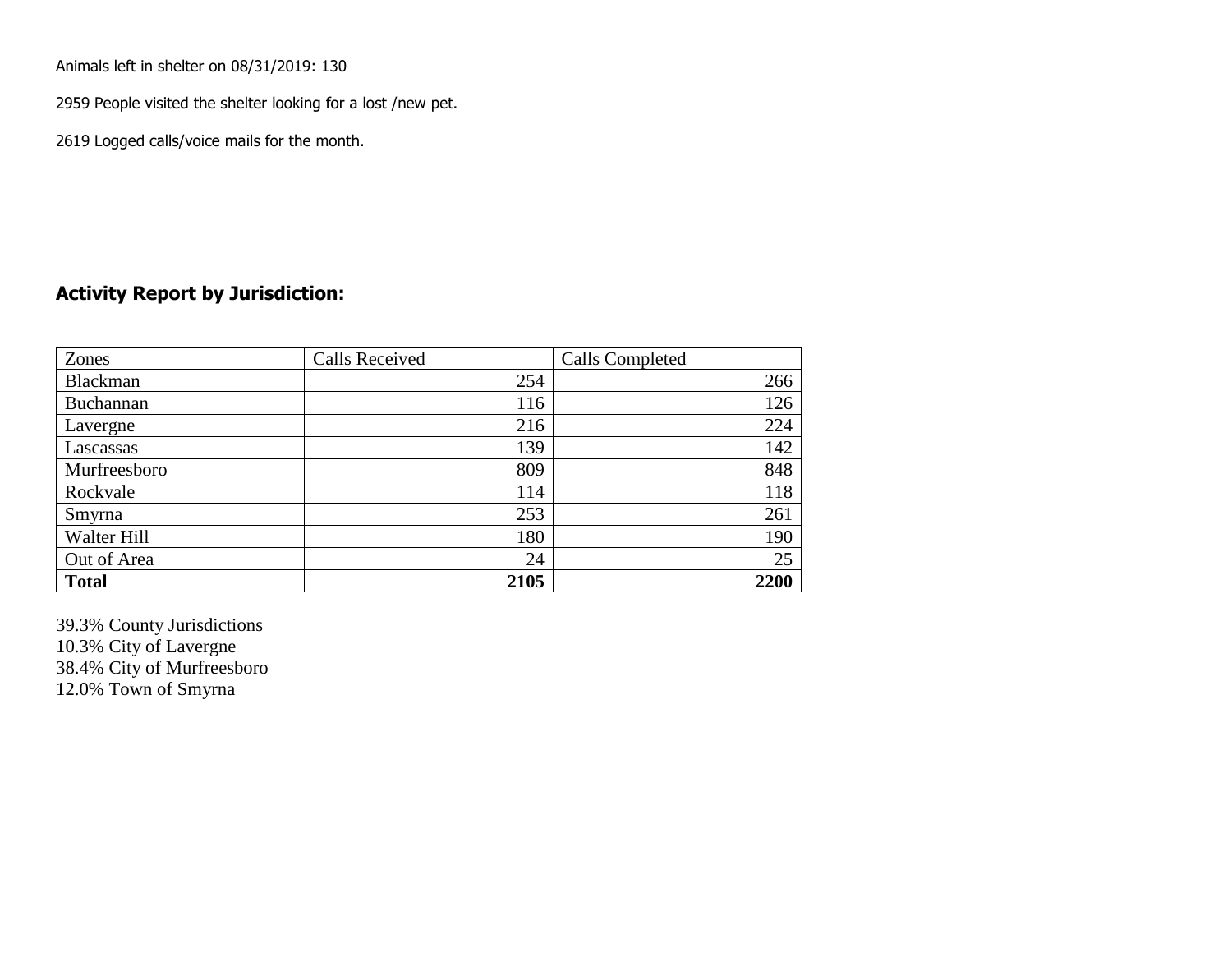# **Mileage:**

| <b>Officer</b> | <b>Miles</b> |
|----------------|--------------|
| 421            | 1921         |
| 423            | 1189         |
| 424            | 1986         |
| 425            | 1968         |
| 426            | 2033         |
| 427            | 931          |
| 428            | 1429         |
| 429            | 147          |
| 430            | 1150         |
| 431            | 107          |
| 437            | 1208         |
|                |              |
|                |              |
|                |              |
|                |              |
|                |              |
|                |              |
| <b>Total</b>   | 14069        |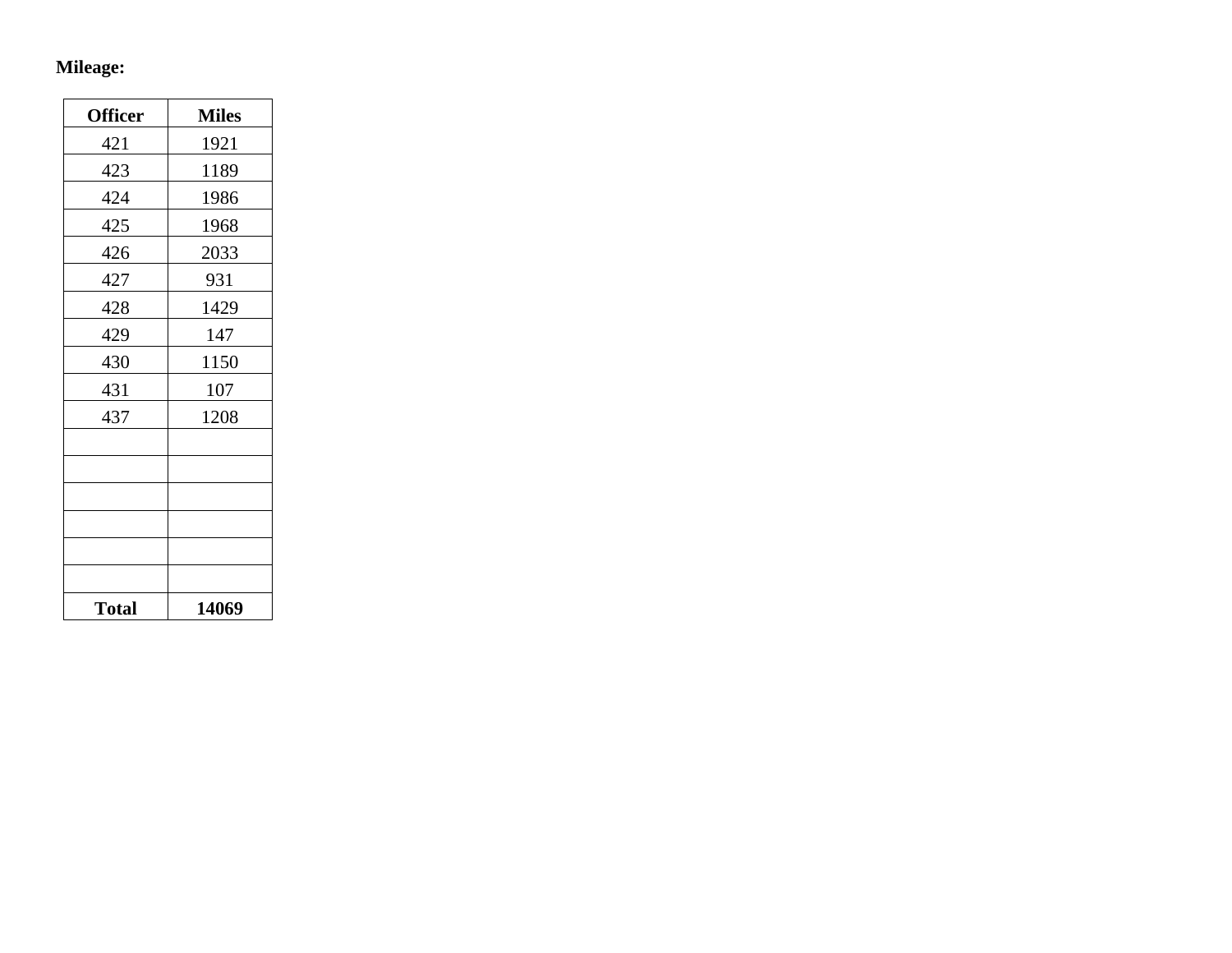## Fiscal Year-to-Date Report 07/01/2019 thru 08/31/2019

### **Kennel Statistics:**

| <b>Intakes</b>     | <b>Dogs</b> | Cats | <b>Others</b> | <b>Total</b> |
|--------------------|-------------|------|---------------|--------------|
| Blackman           | 23          | 43   |               | 67           |
| <b>Buchannan</b>   | 31          | 21   | 3             | 55           |
| Rockvale           | 28          | 40   | 2             | 70           |
| Lascassas          | 22          | 37   | 1             | 60           |
| <b>Walter Hill</b> | 34          | 13   | 1             | 48           |
| Murfreesboro       | 312         | 361  | 33            | 706          |
| Lavergne           | 49          | 96   | 3             | 148          |
| Smyrna             | 68          | 136  | 15            | 219          |
| Out of County      | 5           | 22   | 0             | 27           |
| <b>Total</b>       | 572         | 769  | 59            | 1400         |

Of the animals impounded since July 01:

**23.4% County Jurisdictions**

**10.6% City of Lavergne 50.4% City of Murfreesboro**

**15.6% Town of Smyrna**

| <b>Outcomes</b>      | <b>Dogs</b>    | Cats | <b>Others</b> | <b>Total</b> |
|----------------------|----------------|------|---------------|--------------|
| <b>Adoptions</b>     | 282            | 415  | 13            | 710          |
| Euthanized           | 39             | 41   | 9             | 89           |
| Reclaimed            | 230            | 175  | 2             | 407          |
| <b>Died</b>          | $\overline{2}$ | 34   | 7             | 43           |
| <b>Other Outcome</b> | 5              | 123  | 29            | 157          |
| <b>Total Out</b>     | 558            | 788  | 60            | 1406         |
| Adoption/Reclaim %   | 91.8           | 74.9 | 25.0          | 79.5         |
| Euthanasia %         | 7.0            | 5.2  | 48.3          | 6.3          |

Live Release Rate: 89.5%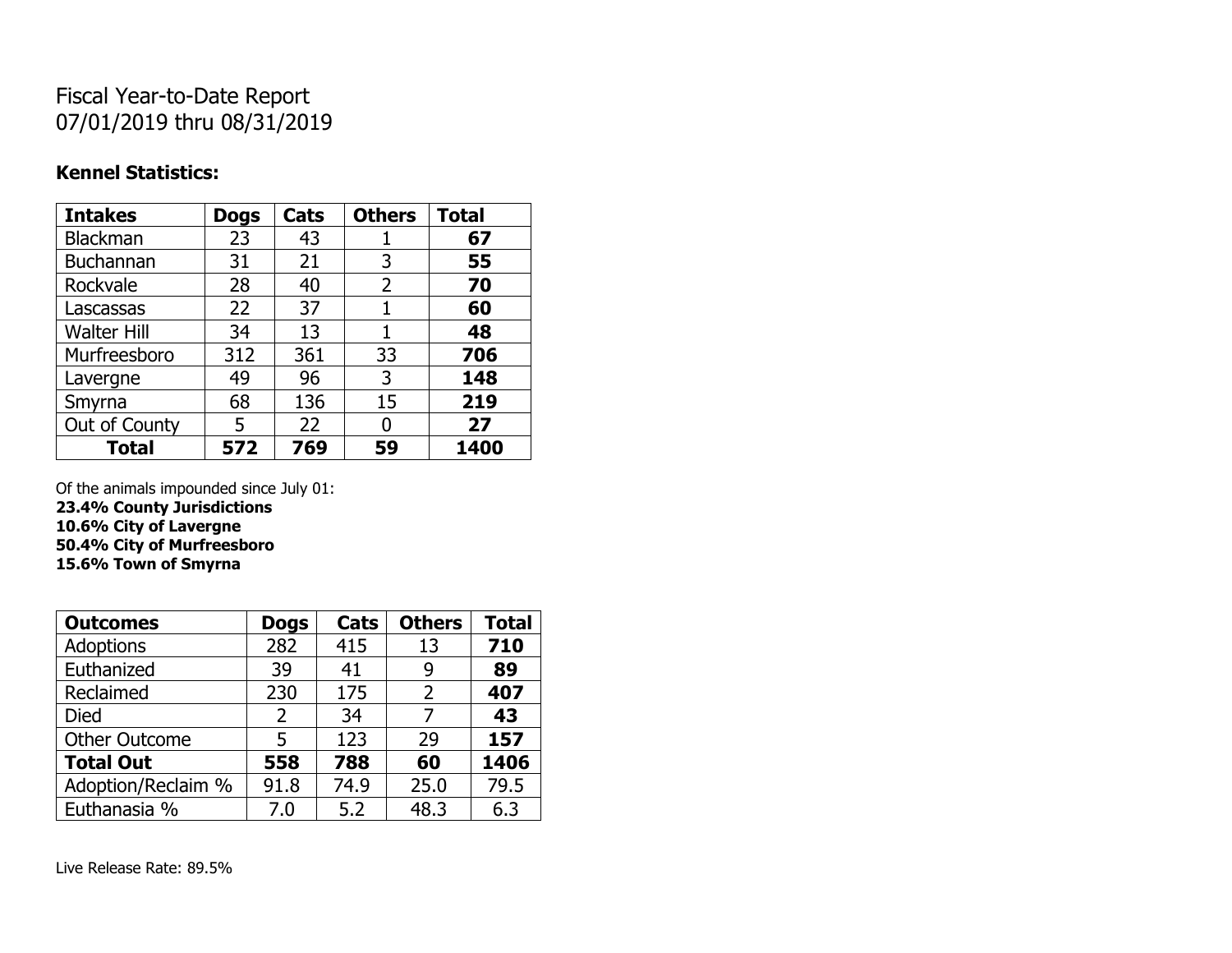5912 People have visited the shelter since July 01, 2018 looking for a lost /new pet.

4964 Logged calls/voice mails since July 01, 2018.

### **Activity Report by Jurisdiction:**

| Zones        | <b>Calls Received</b> | <b>Calls Completed</b> |
|--------------|-----------------------|------------------------|
| Blackman     | 467                   | 480                    |
| Buchannan    | 230                   | 240                    |
| Lavergne     | 498                   | 508                    |
| Lascassas    | 278                   | 282                    |
| Murfreesboro | 1597                  | 1636                   |
| Rockvale     | 225                   | 228                    |
| Smyrna       | 473                   | 481                    |
| Walter Hill  | 263                   | 272                    |
| Out of Area  | 55                    | 56                     |
| <b>Total</b> | 4086                  | 4183                   |

37.1% County Jurisdictions 12.2% City of Lavergne 39.1% City of Murfreesboro 11.6% Town of Smyrna